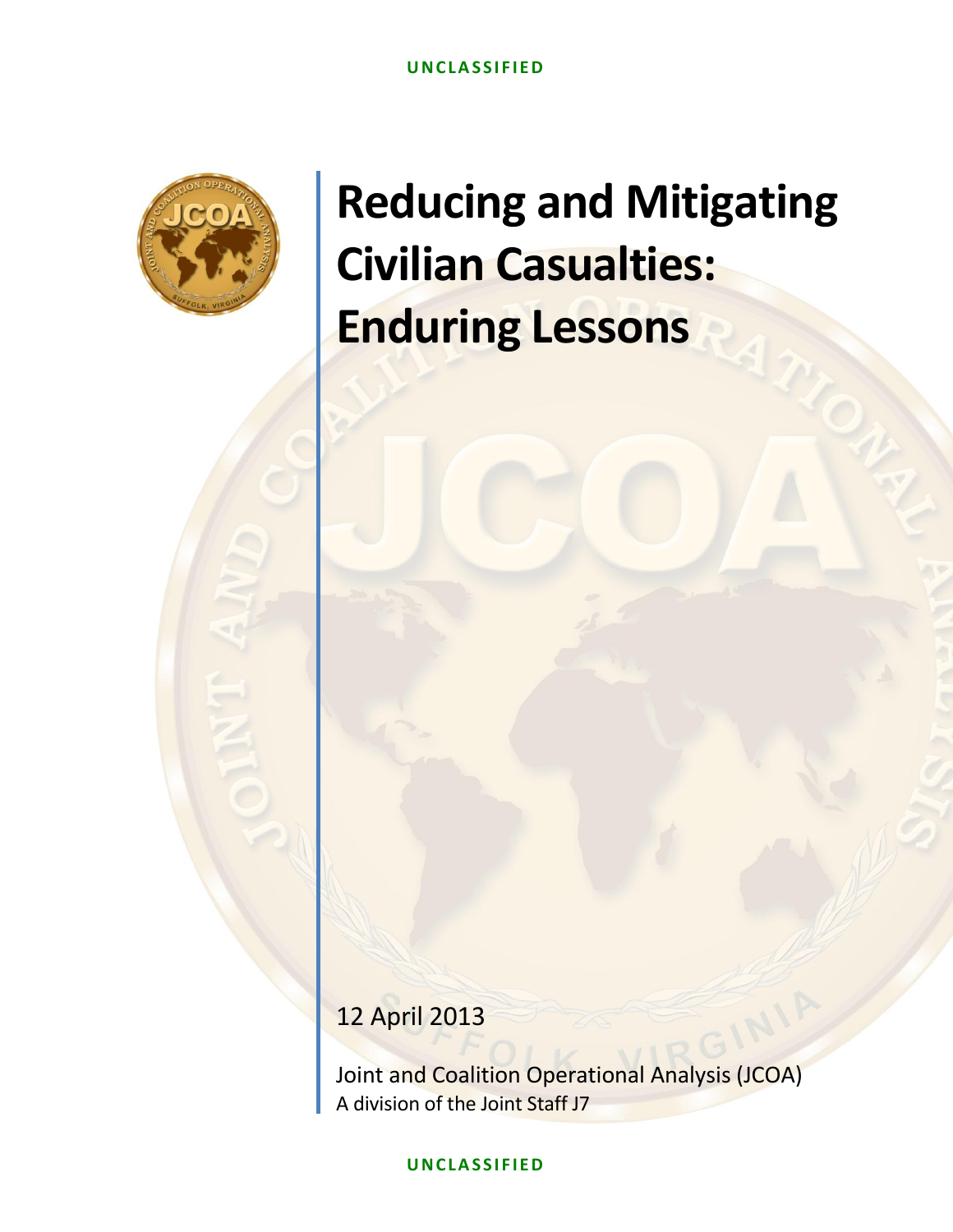| <b>Report Documentation Page</b>                                                                                                                                                                                                                                                                                                                                                                                                                                                                                                                                                                                                                                                                                                                                                                                                                                   |                             |                              |                                                   |                                                    | Form Approved<br>OMB No. 0704-0188        |  |
|--------------------------------------------------------------------------------------------------------------------------------------------------------------------------------------------------------------------------------------------------------------------------------------------------------------------------------------------------------------------------------------------------------------------------------------------------------------------------------------------------------------------------------------------------------------------------------------------------------------------------------------------------------------------------------------------------------------------------------------------------------------------------------------------------------------------------------------------------------------------|-----------------------------|------------------------------|---------------------------------------------------|----------------------------------------------------|-------------------------------------------|--|
| Public reporting burden for the collection of information is estimated to average 1 hour per response, including the time for reviewing instructions, searching existing data sources, gathering and<br>maintaining the data needed, and completing and reviewing the collection of information. Send comments regarding this burden estimate or any other aspect of this collection of information,<br>including suggestions for reducing this burden, to Washington Headquarters Services, Directorate for Information Operations and Reports, 1215 Jefferson Davis Highway, Suite 1204, Arlington<br>VA 22202-4302. Respondents should be aware that notwithstanding any other provision of law, no person shall be subject to a penalty for failing to comply with a collection of information if it<br>does not display a currently valid OMB control number. |                             |                              |                                                   |                                                    |                                           |  |
| 1. REPORT DATE<br>12 APR 2013                                                                                                                                                                                                                                                                                                                                                                                                                                                                                                                                                                                                                                                                                                                                                                                                                                      |                             | 2. REPORT TYPE               |                                                   | <b>3. DATES COVERED</b>                            | 00-00-2013 to 00-00-2013                  |  |
| <b>4. TITLE AND SUBTITLE</b>                                                                                                                                                                                                                                                                                                                                                                                                                                                                                                                                                                                                                                                                                                                                                                                                                                       |                             |                              |                                                   |                                                    | 5a. CONTRACT NUMBER                       |  |
| <b>Reducing and Mitigating Civilian Casualties: Enduring Lessons</b>                                                                                                                                                                                                                                                                                                                                                                                                                                                                                                                                                                                                                                                                                                                                                                                               |                             |                              |                                                   |                                                    | <b>5b. GRANT NUMBER</b>                   |  |
|                                                                                                                                                                                                                                                                                                                                                                                                                                                                                                                                                                                                                                                                                                                                                                                                                                                                    |                             |                              |                                                   |                                                    | 5c. PROGRAM ELEMENT NUMBER                |  |
| 6. AUTHOR(S)                                                                                                                                                                                                                                                                                                                                                                                                                                                                                                                                                                                                                                                                                                                                                                                                                                                       |                             |                              |                                                   |                                                    | <b>5d. PROJECT NUMBER</b>                 |  |
|                                                                                                                                                                                                                                                                                                                                                                                                                                                                                                                                                                                                                                                                                                                                                                                                                                                                    |                             |                              |                                                   |                                                    | 5e. TASK NUMBER                           |  |
|                                                                                                                                                                                                                                                                                                                                                                                                                                                                                                                                                                                                                                                                                                                                                                                                                                                                    |                             |                              |                                                   |                                                    | 5f. WORK UNIT NUMBER                      |  |
| 7. PERFORMING ORGANIZATION NAME(S) AND ADDRESS(ES)<br>Joint Staff J7, Joint and Coalition Operational Analysis (JCOA), 116 Lake<br>View Parkway, Suffolk, VA, 23435-2697                                                                                                                                                                                                                                                                                                                                                                                                                                                                                                                                                                                                                                                                                           |                             |                              |                                                   | 8. PERFORMING ORGANIZATION<br><b>REPORT NUMBER</b> |                                           |  |
| 9. SPONSORING/MONITORING AGENCY NAME(S) AND ADDRESS(ES)                                                                                                                                                                                                                                                                                                                                                                                                                                                                                                                                                                                                                                                                                                                                                                                                            |                             |                              |                                                   |                                                    | 10. SPONSOR/MONITOR'S ACRONYM(S)          |  |
|                                                                                                                                                                                                                                                                                                                                                                                                                                                                                                                                                                                                                                                                                                                                                                                                                                                                    |                             |                              |                                                   |                                                    | 11. SPONSOR/MONITOR'S REPORT<br>NUMBER(S) |  |
| 12. DISTRIBUTION/AVAILABILITY STATEMENT<br>Approved for public release; distribution unlimited                                                                                                                                                                                                                                                                                                                                                                                                                                                                                                                                                                                                                                                                                                                                                                     |                             |                              |                                                   |                                                    |                                           |  |
| <b>13. SUPPLEMENTARY NOTES</b>                                                                                                                                                                                                                                                                                                                                                                                                                                                                                                                                                                                                                                                                                                                                                                                                                                     |                             |                              |                                                   |                                                    |                                           |  |
| 14. ABSTRACT                                                                                                                                                                                                                                                                                                                                                                                                                                                                                                                                                                                                                                                                                                                                                                                                                                                       |                             |                              |                                                   |                                                    |                                           |  |
| <b>15. SUBJECT TERMS</b>                                                                                                                                                                                                                                                                                                                                                                                                                                                                                                                                                                                                                                                                                                                                                                                                                                           |                             |                              |                                                   |                                                    |                                           |  |
| 16. SECURITY CLASSIFICATION OF:                                                                                                                                                                                                                                                                                                                                                                                                                                                                                                                                                                                                                                                                                                                                                                                                                                    | 17. LIMITATION OF           | 18. NUMBER                   | 19a. NAME OF                                      |                                                    |                                           |  |
| a. REPORT<br>unclassified                                                                                                                                                                                                                                                                                                                                                                                                                                                                                                                                                                                                                                                                                                                                                                                                                                          | b. ABSTRACT<br>unclassified | c. THIS PAGE<br>unclassified | <b>ABSTRACT</b><br>Same as<br><b>Report (SAR)</b> | OF PAGES<br>17                                     | <b>RESPONSIBLE PERSON</b>                 |  |

**Standard Form 298 (Rev. 8-98)**<br>Prescribed by ANSI Std Z39-18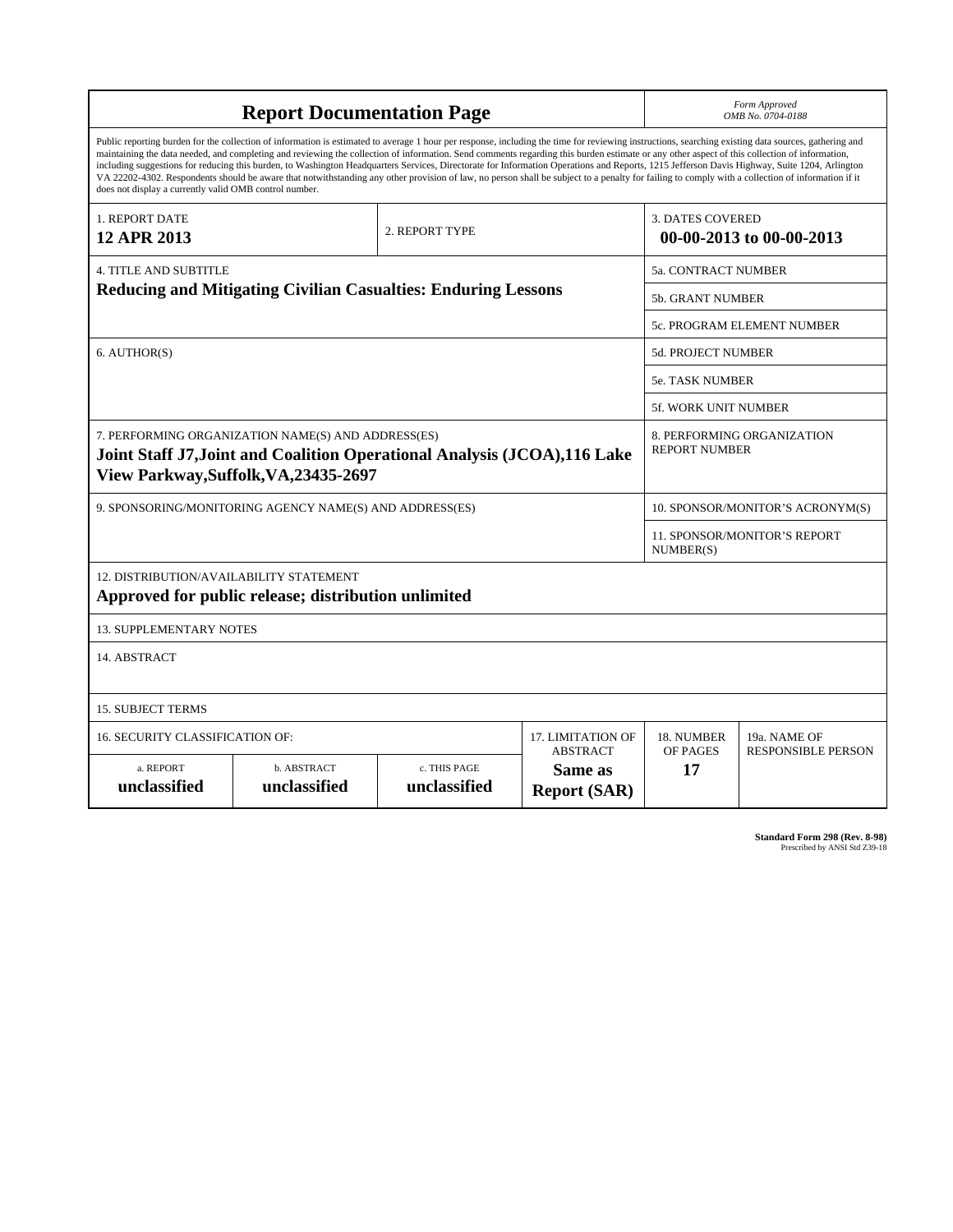# **Joint and Coalition Operational Analysis (JCOA)**

**Mission:** In support of the Chairman's Joint Lessons Learned Program, and as directed, the Joint Staff J7 JCOA Division collects, aggregates, analyzes, and disseminates joint lessons learned and best practices across the range of military operations in order to enhance joint capabilities.

❖

**Address**

Joint and Coalition Operational Analysis 116 Lake View Parkway Suffolk, Virginia 23435-2697

#### **Requests for Information**

Requests for information can be sent to the email addresses listed below. We will respond to your request as soon as possible. Please indicate the type of information you require and the context of how the information will be used. If there is an urgent time requirement, please include that information as well.

#### **NIPRNET**

js.dsc.j7.mbx.dd-jcw-jd-jcoa@mail.mil https://intelshare.intelink.gov/sites/jcoa

**SIPRNET** 

js.j7jcoa@mail.smil.mil • http://intelshare.intelink.sgov.gov/sites/jcoa

**BICES**

jcoa@usa.bices.org http://jcoa.act.nato.int/portal

## **U N C L A S S I F I E D**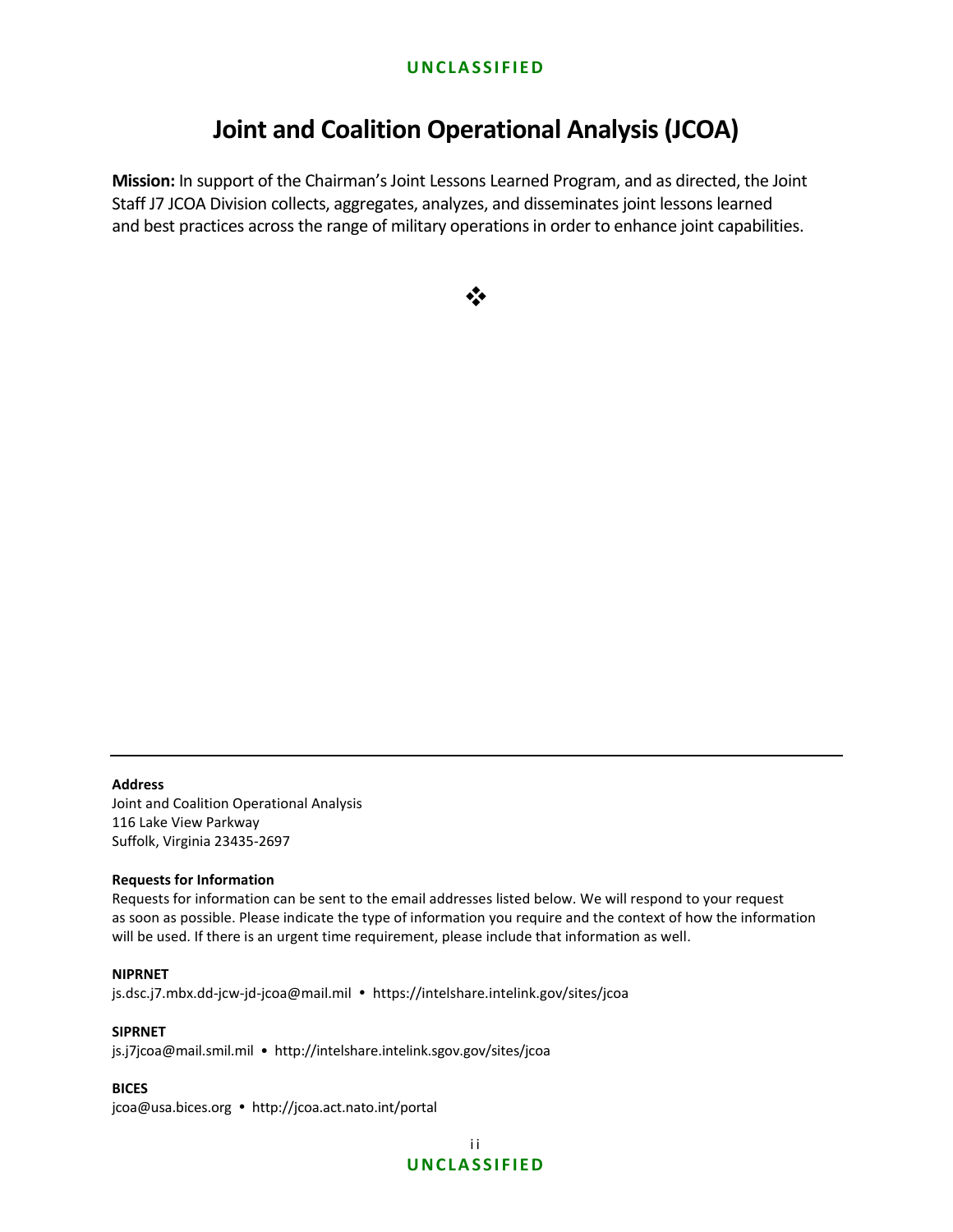# **Reducing and Mitigating Civilian Casualties: Enduring Lessons**

Dr. Larry Lewis CNA Representative, Joint Staff J7, JCOA

# **Introduction**

The United States has long been committed to upholding the Law of Armed Conflict (LOAC) and minimizing collateral damage, which includes civilian casualties (CIVCAS) and unintended damage to civilian objects (facilities, equipment, or other property that is not a military objective). In support of these goals, the U.S. military developed capabilities for precision engagements and accurately identifying targets, such as the development of refined targeting processes and predictive tools to better estimate and minimize collateral damage. These capabilities permitted the conduct of combat operations with lower relative numbers of civilian casualties compared to past operations. However, despite these efforts, and while maintaining compliance with the laws of war, the U.S. military found over the past decade that these measures were not always sufficient for meeting the goal of minimizing civilian casualties when possible. Resulting civilian casualties ran counter to U.S. desires and public statements that the United States did "everything possible" to avoid civilian casualties, and therefore caused negative second-order effects that impacted U.S. national, strategic, and operational interests. $<sup>1</sup>$ </sup>

## *Afghanistan (2001-2002)*

 $\overline{a}$ 

The United States reaffirmed its commitment to minimizing harm to the peaceful civilian population when it commenced major combat operations in Afghanistan and Iraq in 2001 and 2003, respectively. On 7 October 2001, U.S. forces began combat operations to capture Al Qaeda leadership and eliminate the use of Afghanistan as a launching point for terrorism. Within days of the start of operations, international media began reporting incidents of civilian casualties. Many of these incidents involved villages where suspected enemy were located, highlighting the challenge posed by fighting an enemy that eschews its obligations under the law of war (e.g., not wearing a uniform and hiding among the population). As a result, obtaining positive identification (PID) was more problematic, and U.S. engagements tended to rely more on selfdefense considerations based on perceived hostile acts or intent. Probably the two highest profile incidents during this time were the 21 December 2001 attack on a convoy that the Afghan government claimed included tribal leaders; and the 1 July 2002 AC-130 attack on a group in Deh Rawud, central Afghanistan, that turned out to be a wedding party. In both attacks, U.S. aircraft had observed ground fire and engaged because of self-defense considerations.

<sup>&</sup>lt;sup>1</sup> International Security Assistance Force (ISAF) Operational Update, Press Release, 6 February 2012.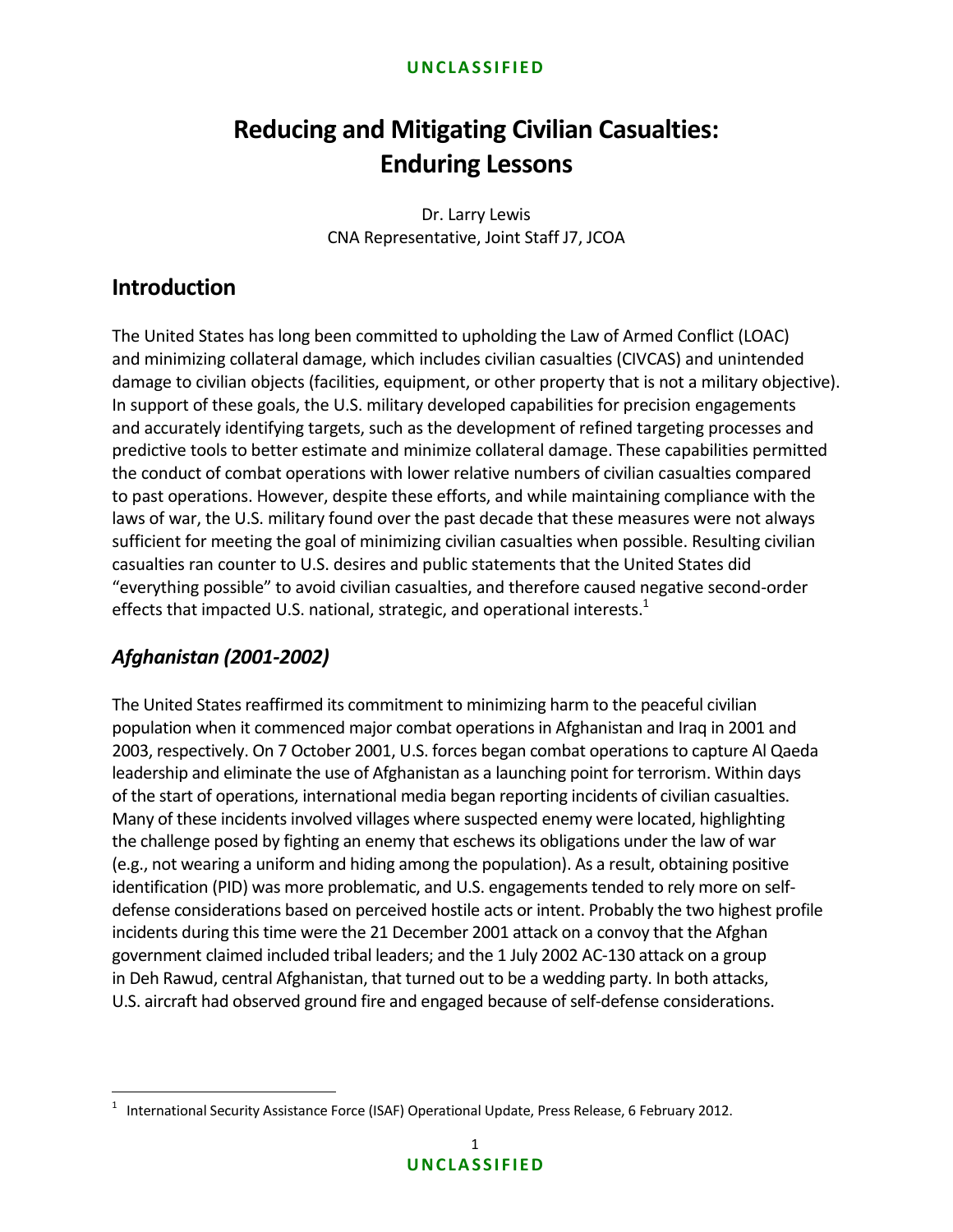## *Iraq Major Combat Operations (2003)*

During major combat operations in Iraq, the ability to distinguish the enemy from the civilian population was simplified by the fact that the enemy was the Iraqi military. Iraqi forces were generally located away from civilian areas; their military equipment and uniforms reduced the ambiguity of engagement decisions relative to those faced by U.S. forces in Afghanistan. However, the Iraq military purposely violated law of war rules designed to protect the peaceful civilian population by employing human shields, misusing protected symbols for impartial humanitarian organizations (e.g., Red Crescent), and placing equipment in protected sites. In addition, Fedayeen Saddam forces did not wear uniforms and fought using irregular tactics, contributing to U.S. challenges in obtaining positive identification.

In contrast, the United States and its allies went to great lengths to minimize collateral damage; for example, in Iraq, similar to Afghanistan, most air engagements used precision-guided munitions. While no Department of Defense (DOD) assessment of civilian casualties during Iraq major combat operations could be found by this author, an independent assessment judged U.S. pre-planned attacks to be relatively effective in minimizing civilian casualties. The main concerns over civilian casualties centered on coalition forces conducting time-sensitive targeting of leadership in urban areas.<sup>2</sup>

#### *Counterinsurgencies in Iraq and Afghanistan*

As insurgencies developed in Iraq and Afghanistan, the United States was forced to adopt a counterinsurgency (COIN) approach for which it was largely unprepared. With civilian protection being a central feature of COIN, the reduction and mitigation of CIVCAS became a key issue in these operations.

#### **Counterinsurgency in Iraq**

 $\overline{a}$ 

In Iraq, noncombatant casualties were primarily caused by escalation of force (EOF) incidents, both at check points and during convoy operations. These incidents resulted in a significant outcry from nongovernmental organizations (NGOs) and the media; the shooting of a vehicle containing Italian journalist Giuliana Sgrena and her rescuers during an EOF incident further increased visibility of this issue. In mid-2005, U.S. forces in Iraq adapted and made heightened efforts, widely seen as successful, to prevent and mitigate the effects of civilian casualties.<sup>3</sup> Still, this issue was not completely resolved: later in the conflict, Multinational Forces – Iraq (MNF-I)

<sup>2</sup> *Off Target: The Conduct of the War and Civilian Casualties in Iraq,* report, Human Rights Watch, December 2003. 3

Though Multinational Forces-Iraq (MNF-I) did not establish a dedicated tracking cell for civilian casualties (CIVCAS) as did ISAF, the MNF-I Headquarters (HQ) tracked these casualties for certain time periods as visibility of the issue increased. For example, there were over 500 civilian casualties resulting from escalation of force (EOF) incidents in the first half of 2005. For context, this was eight times more than the maximum amount of civilian casualties from EOF in Afghanistan over a similar time period. Note that differences between numbers of EOF CIVCAS in Iraq and Afghanistan should be expected due to differences in vehicle traffic, road infrastructure, force locations, and other factors.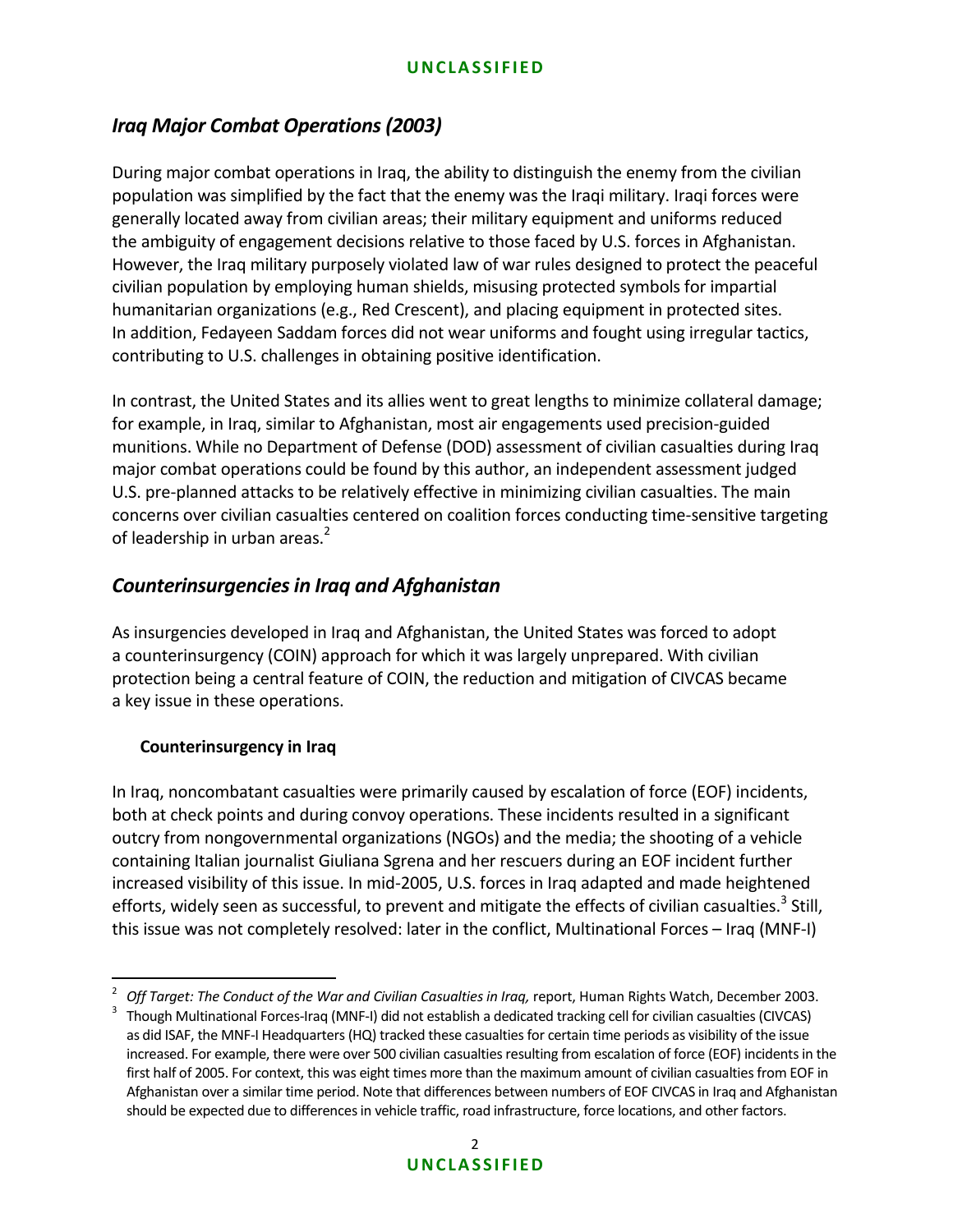pointed to the strategic importance of reducing CIVCAS from EOF and cited the lack of available nonlethal capabilities and inadequate training in their use as key deficiencies.

#### **Counterinsurgency in Afghanistan**

In Afghanistan, President Karzai made his first public statements regarding CIVCAS in 2005, asking the International Security Assistance Force (ISAF) to take measures to reduce such casualties. Initial initiatives to reduce CIVCAS in Afghanistan, such as the "Karzai 12" rules for approving operations in 2005 and the initial Commander, ISAF (COMISAF) Tactical Directive in 2007, were not successful in reducing high profile incidents. Additional efforts, including redrafting the COMISAF Tactical Directive in 2008, were made in response to several high profile, high casualty CIVCAS incidents; however, a May 2009 incident in Bala Balouk highlighted the lack of progress in effectively addressing the issue of civilian casualties.

The Bala Balouk incident served as an impetus for major efforts to reduce CIVCAS by both ISAF and the United States. Since mid-2009, ISAF leadership clearly and consistently emphasized the importance of reducing CIVCAS, and ISAF modified its policies and procedures to that end. Similarly, concerted efforts on the part of the United States—spearheaded by the U.S. Joint Staff CIVCAS Working Group, currently led by a three-star general officer—aided efforts to improve U.S. pre-deployment training to better prepare U.S. forces for CIVCAS reduction and mitigation in Afghanistan. This renewed focus addressed deficiencies in pre-deployment training regarding the use of nonlethal weapons (NLWs), amongst many other efforts. Collectively, these dedicated efforts bore fruit: because of improved guidance and training, ISAF forces adapted the way they conducted operations in light of CIVCAS concerns, and ISAF-caused CIVCAS decreased over time. Importantly, analysis of available data suggested that these CIVCAS mitigation efforts were a win-win, with no apparent cost to mission effectiveness or increase in friendly force casualties.

# **CIVCAS: An Enduring Issue**

 $\overline{a}$ 

While the progress in Afghanistan is good news, to date the changes put into place have remained largely focused on supporting operations there. Sharing lessons *between* operations and institutionalization of those lessons are less apparent. For example, existing lessons from Iraq regarding EOF did not appear to migrate to Afghanistan, and lessons from Afghanistan regarding air-to-ground operations did not reach North Atlantic Treaty Organization (NATO) participants in Libya during Operation UNIFIED PROTECTOR (OUP).<sup>4</sup> Further, a CIVCAS incident where a U.S. Navy ship engaged a small boat in the Persian Gulf and incidents regarding U.S. operations in Yemen and Pakistan (as reported in the international media) also suggest that the applicability of lessons regarding ways to minimize civilian casualties and mitigate their impact

<sup>4</sup> *Joint Civilian Casualty Study,* report, Joint and Coalition Operational Analysis (JCOA), 2010; Minutes from Operation UNIFIED PROTECTOR (OUP) briefing to ISAF, January 2012.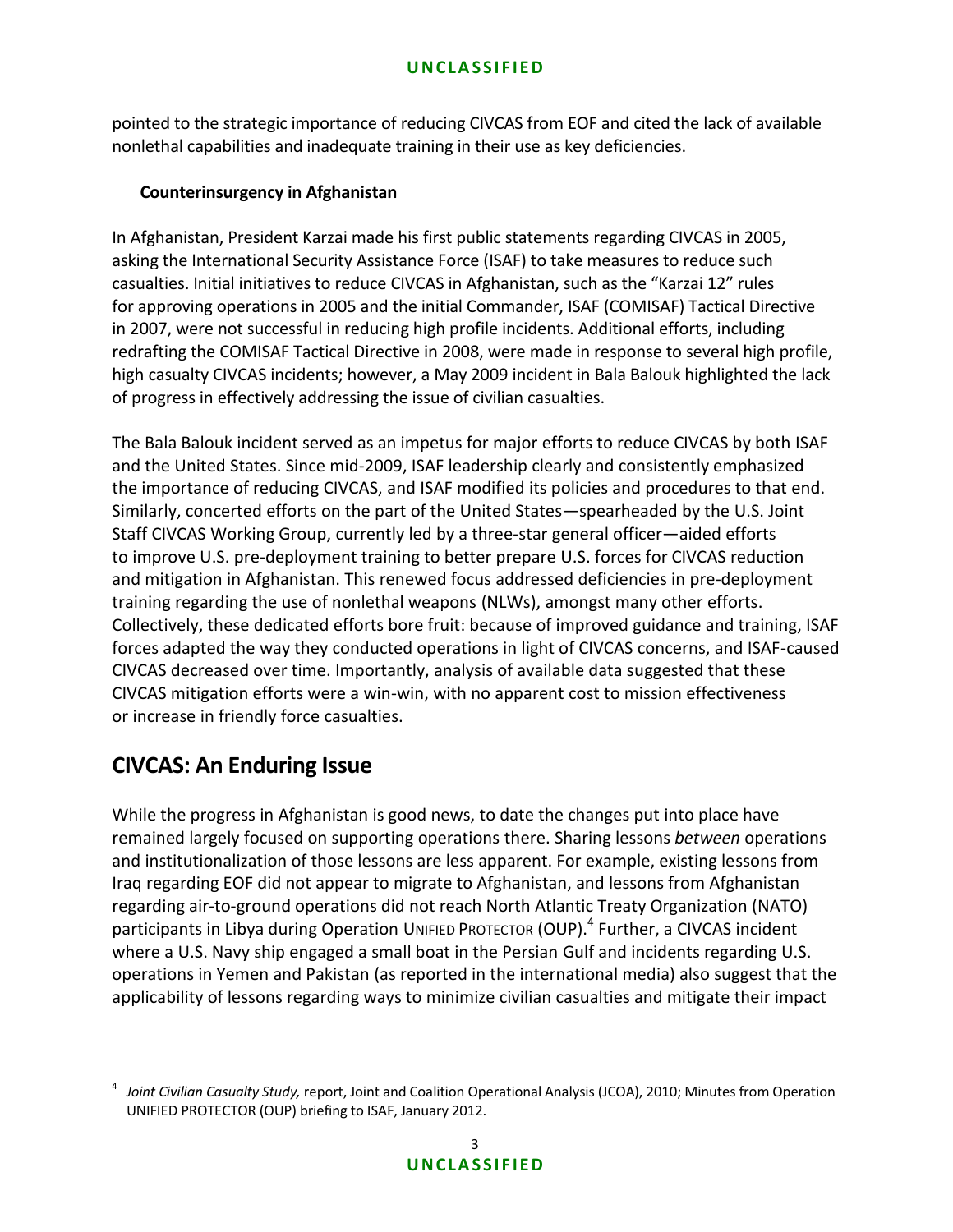are not limited to Afghanistan.<sup>5</sup> Former COMISAF, General David Petraeus, echoed this point, describing the enduring nature of the challenge of CIVCAS: "Avoiding civilian casualties is a central operational challenge in Afghanistan and Iraq and it will be a challenge in any future conflict as well."<sup>6</sup> Lessons learned in the past decade should therefore be looked at with an eye toward their application in future conflicts, as well as their continued importance to current operations in Afghanistan and elsewhere.

This paper identifies key CIVCAS lessons that are applicable to future operations conducted by the United States and its allies. These lessons were drawn from four years of analytic effort focused on understanding and effectively responding to the challenge of CIVCAS in Afghanistan, Iraq, and elsewhere. These lessons are not limited to COIN operations; rather, they apply to a wide range of potential combat activities, including major combat operations (in light of the political impact of CIVCAS during 1991 and 2003 Iraq wars), airpower-focused operations such as OUP in Libya, and counterterrorism operations such as the U.S. is currently conducting in Pakistan. Since each of these cases included an enemy that did not appropriately distinguish itself from the peaceful civilian population, these lessons should be particularly applicable in other, similar situations.

 $\overline{a}$ 

<sup>5</sup> *Presidential Letter – 2012 War Powers Resolution 6-Month Report*, 5 June 2012, accessed 27 March 2013 at www.whitehouse.gov/the-press-office/2012/06/15/presidential-letter-2012-war-powers-resolution-6-monthreport. "Obama Defends U.S. Drone Strikes in Pakistan," 31 January 2012, accessed 27 March 2013 at www.bbc.co.uk/news/world-us-canada-16804247.

<sup>6</sup> Preface to the *Joint Civilian Casualty Study* report, JCOA, August 2010.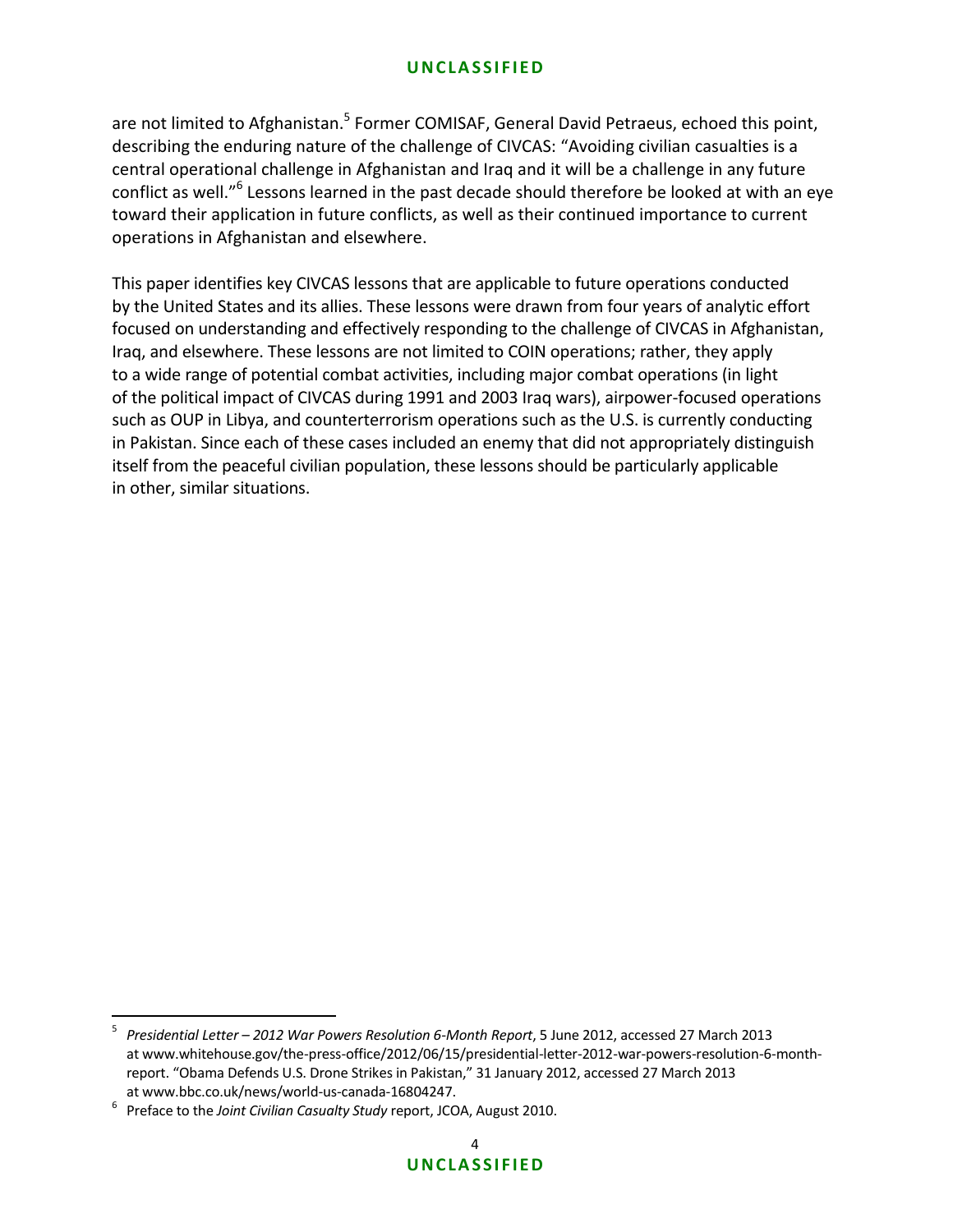# **Key CIVCAS Lessons**

The following are key CIVCAS lessons that are applicable to future operations:

- *Leadership and Guidance*
- *CIVCAS Monitoring*
- *CIVCAS Training and Education*
- *CIVCAS Tools*
- *Consequence Management*
- *Air-to-ground CIVCAS Challenges*
- *Misidentification Challenges*
- *CIVCAS and Partnering with Host-Nation Forces*
- *CIVCAS Proponency*

Each lesson and applicable recommendations are provided in turn.

#### *Leadership and Guidance*

#### **LESSON: Commanders exercising effective leadership and promulgating key guidance contributes to the force's ability to reduce CIVCAS while maintaining mission effectiveness.**

Leadership emphasis and guidance (including rules of engagement [ROE], tactical directives, etc.) influenced the mindset of forces, encouraged tactical patience when appropriate, and drove development of new tactics, techniques, and procedures (TTP) for the use of force and consequence management. Leadership emphasis in Afghanistan had measurable effects on reducing CIVCAS, including both decreasing ISAF-caused CIVCAS overall and reducing the average number of CIVCAS per incident during airstrikes. Some guidance was more effective than others—for example, analysis of several COMISAF tactical directives showed that guidance was more effective when it better addressed factors that contributed to CIVCAS. Other guidance inadvertently took away nonlethal options for reducing CIVCAS. In the future, leaders would benefit from knowing what types of guidance were effective and how subject matter experts (SMEs) could help them shape this guidance; this would allow commanders to exercise effective leadership and promulgate guidance that helps reduce CIVCAS while maintaining mission effectiveness.

- **Recommendation:** In future operations, provide senior leaders with key CIVCAS lessons as well as SMEs and analytic capability to enable them to assess and refine their guidance over time.
- **Recommendation:** During operational planning, leaders should identify CIVCAS as a critical vulnerability; planners should also consider the second- and third-order effects associated with CIVCAS.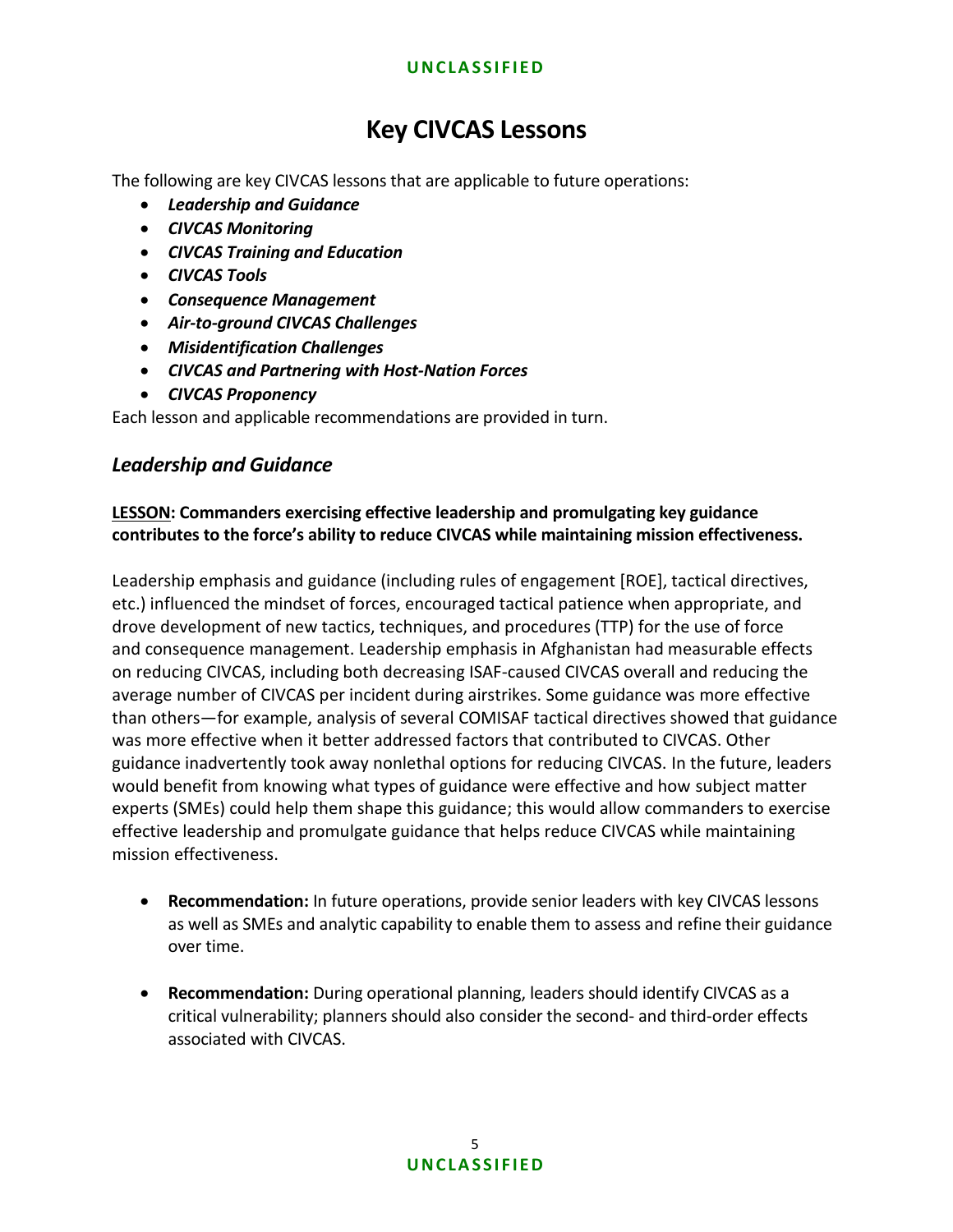#### *CIVCAS Monitoring*

#### **LESSON: Tracking and analysis of CIVCAS enabled the force to understand root causes of CIVCAS incidents and address them in order to reduce and mitigate CIVCAS**

Tracking of CIVCAS was a key enabler for senior leaders in understanding the root causes of CIVCAS, reducing casualties, and mitigating the effects of CIVCAS incidents in Afghanistan. Reliable numbers for CIVCAS in Afghanistan were only available starting in 2009—the eighth year of the conflict—and getting these reliable numbers required the establishment of reporting procedures, policies, and a staff element dedicated to this function. Even so, there were growing pains in attaining consistent reporting and tracking.

The ability to track CIVCAS is analogous to monitoring other operational data such as friendly force casualties and the number of enemy forces captured or killed: a headquarters should be able to track these critical operational data. The ability to conduct periodic "deep dive" assessments of key CIVCAS issues is also critical for sustained operations, as the operating environment, enemy TTP, and host-nation sovereignty all affect CIVCAS mitigation efforts and the impact of CIVCAS overall.

- **Recommendation:** Both operational and procedural best practices for tracking CIVCAS should be maintained "on the shelf" so that in future operations, this data can be captured from the start.
- **Recommendation:** During future operations, commanders should consider conducting an analytic deep dive regarding CIVCAS on a periodic basis. This could be conducted through deployment of a reachback capability as was done several times for Afghanistan operations.

#### *CIVCAS Training and Education*

#### **LESSON: Training and education that addressed overarching principles and specific risk factors for CIVCAS enabled the force to adapt its approach to better reduce and mitigate CIVCAS.**

Since 2009, the United States has made great strides in dealing with the topic of CIVCAS in pre-deployment training for forces deploying to Afghanistan. In the years prior to 2009, CIVCAS was often dealt with by command legal advisors briefing the requirements of LOAC and ROE. Although legally sufficient for meeting international requirements, some forces described such treatments as inadequate for preparing forces for CIVCAS reduction efforts that went well beyond LOAC requirements. U.S. military training adjusted to in-theater requests and improved the thoroughness of this pre-deployment training, including training lanes that exercised EOF procedures, the use of real-world vignettes for dilemma training and sharing of lessons learned, an emphasis on exercising tactical patience when feasible, and the inclusion of CIVCAS during headquarters (HQ) mission rehearsal exercises. CIVCAS products were created to facilitate this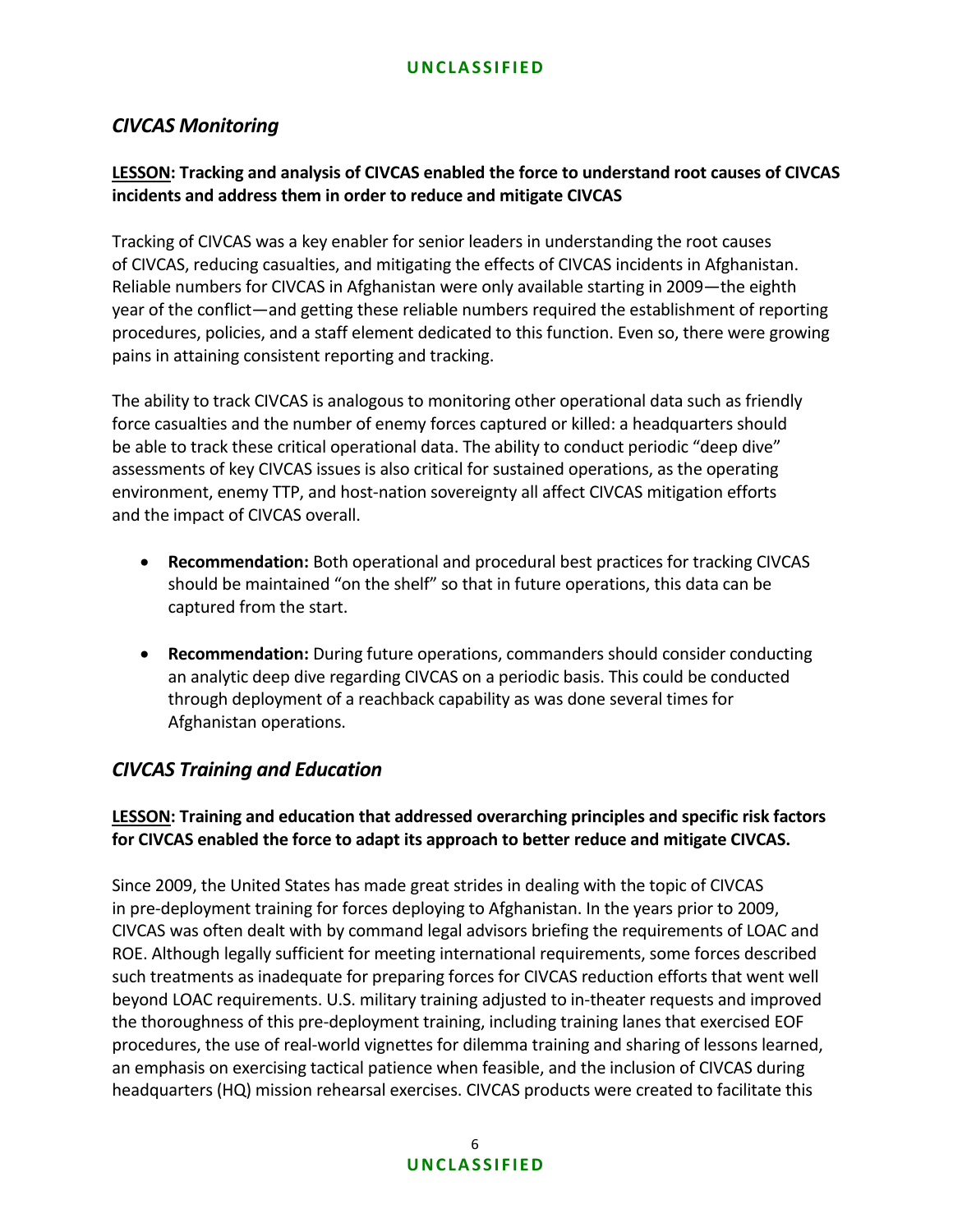training, such as development of CIVCAS doctrine and a CIVCAS handbook, and the U.S. Army's Training Brain Operations Center (TBOC) development of a video learning module on prevention of CIVCAS.

- **Recommendation:** Codify CIVCAS training best practices for operations beyond Afghanistan.
- **Recommendation:** Complementary to training, professional military education (PME) should include operational CIVCAS vignettes, as well as the ethical and operational imperatives of reducing and mitigating CIVCAS.
- **Recommendation:** Service training directors would benefit from an analysis and consolidation of joint lessons learned and follow-on incorporation into multi-Service TTP and Service PME, codifying CIVCAS considerations where appropriate.
- **Recommendation:** Joint Staff (JS) J7 joint publication lead agents and JS doctrine sponsors should include relevant CIVCAS information where appropriate.

#### *CIVCAS Tools*

#### **LESSON: Forces leveraged tools aiding de-escalation, identification of targets, and minimizing of collateral damage. However, additional tools and training in their use would be beneficial.**

A number of tools for reducing CIVCAS have been made available to forces in Afghanistan, often due to significant command focus on the issue. These tools include weapons designed to minimize collateral damage (CD) and nonlethal tools that can aid in de-escalation of potential incidents. In general, however, military forces often have very few effective means to de-escalate violence with tools organic to their organization, limiting the options available to commanders.

In addition to deployments to operational theaters, nonlethal tools can also be useful to forces stationed at Embassies and Consulates. These tools enable de-escalation and enhance force protection while minimizing civilian casualties.

For de-escalation measures, fielding of and training for the use of nonlethal munitions that are effective for medium ranges would be useful. Warning tools (such as laser dazzlers and pen flares) have also shown value in de-escalating situations and averting the need for deadly force. However, these warning tools were not always available or used, and additional improvements could be made, such as consideration of human factors in the choice of laser dazzler color.

Further progress can also be made with air-to-ground ordinance, including focused fragmentation and fusing that can be deactivated in the event of a guidance failure. Tools that aid discrimination of enemy versus civilian (such as higher-resolution imagery or night vision devices) would also be of value. These warning and discrimination tools are particularly important in situations where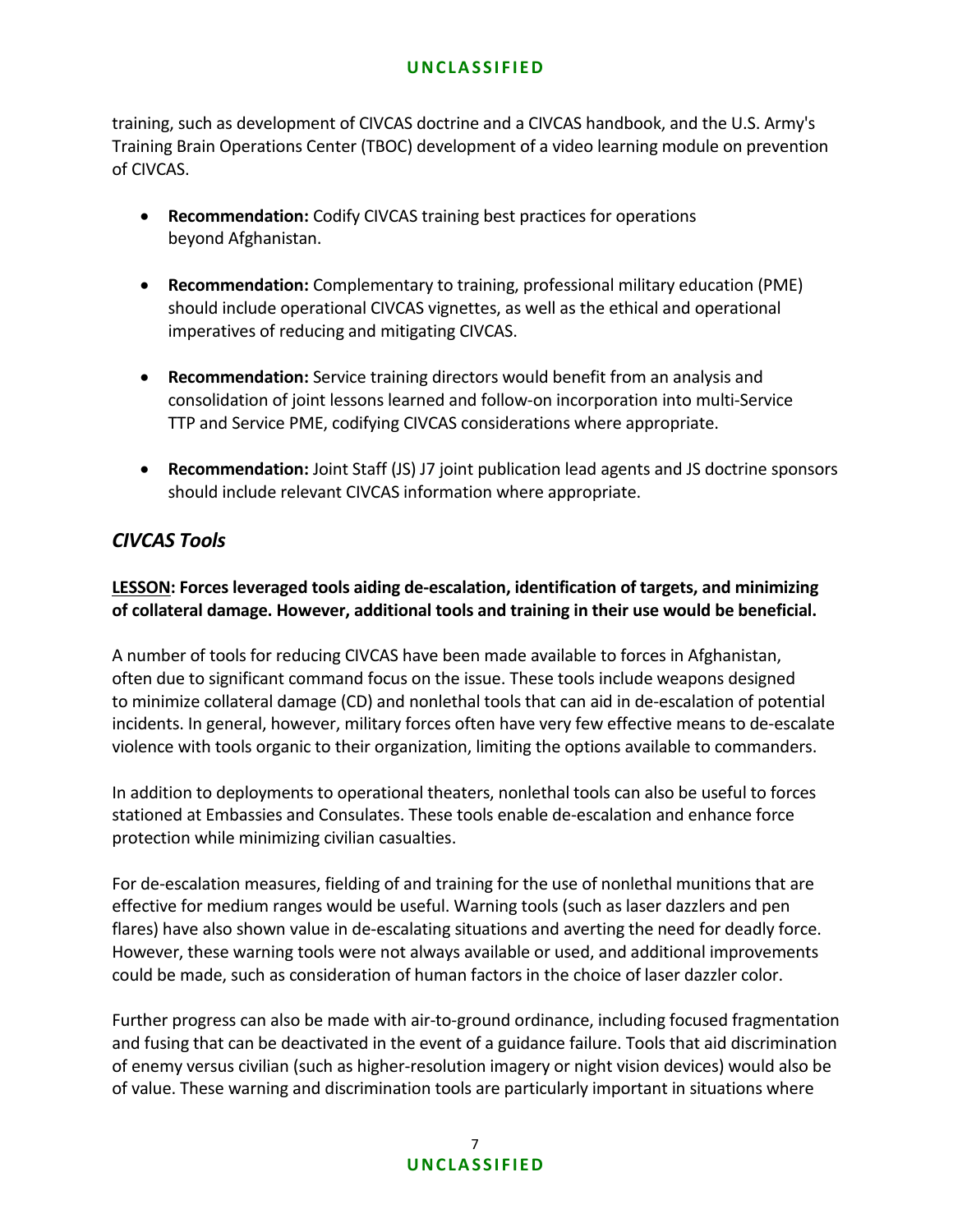forces need to discern whether an individual is demonstrating hostile intent. Additionally, in light of the persistent challenges in obtaining CIVCAS battle damage assessments (BDA), it would be useful to explore whether current and emerging technologies could be valuable to this end.

- **Recommendation:** Pursue tools that could aid forces in reducing and mitigating CIVCAS, including further development of air-to-ground ordinance that minimize CD while maintaining effectiveness, more effective warning tools, discrimination aids, and potential technologies for improved CIVCAS BDA.
- **Recommendation:** Combatant commands (CCMDs) re-examine current requirements for CIVCAS tools to be available to forces deploying for operations, training for potential deployments, and involved in other roles such as force protection at U.S. Embassies and Consulates.
- **Recommendation:** Ensure that deploying forces are trained in the use of relevant NLWs and other CIVCAS tools to meet CCMD and force commander requirements.

### *Consequence Management*

 $\overline{a}$ 

#### **LESSON: Forces developed ways to mitigate the effects of CIVCAS over time, but these approaches took many years to develop and have not been institutionalized.**

Conflict can create a significant toll on civilians, both emotionally and financially. When a sovereign state exercises its right to use force consistent with the law of war, the state is not liable for civilian harm. However, the United States has found that there are strategic advantages in making amends for unintended harm when this harm is a consequence of its actions. At the same time, efforts to make amends—including the provision of compensation for unintended harm—have historically been ad hoc, resulting in the need for discovery learning during each operation. For example, in Afghanistan, ISAF forces became more effective in reducing negative second-order effects of CIVCAS over time, developing best practices that included CIVCAS BDA, key leader engagements to explain and apologize for incidents, the provision of condolence payments, and a streamlined communications approach. Unfortunately, this effectiveness took many years to develop, after CIVCAS had exerted a significant negative impact on the overall campaign. Importantly, the U.S. has not yet codified policies and training to replicate this approach in other operations.<sup>7</sup> In addition, coalition partners lack common policies and procedures with respect to CIVCAS compensation and amends. In Afghanistan, this disparity created friction with the population, undermining individual national efforts.

<sup>7</sup> Note that the U.S. Senate's approved National Defense Authorization Act for FY 2013 included a provision that would have provide legislative authority for such policies to be enacted within DOD, allowing commanders to have the option to provide compensation for CIVCAS within a mechanism that does not introduce legal liability or culpability. However, this provision was not made law.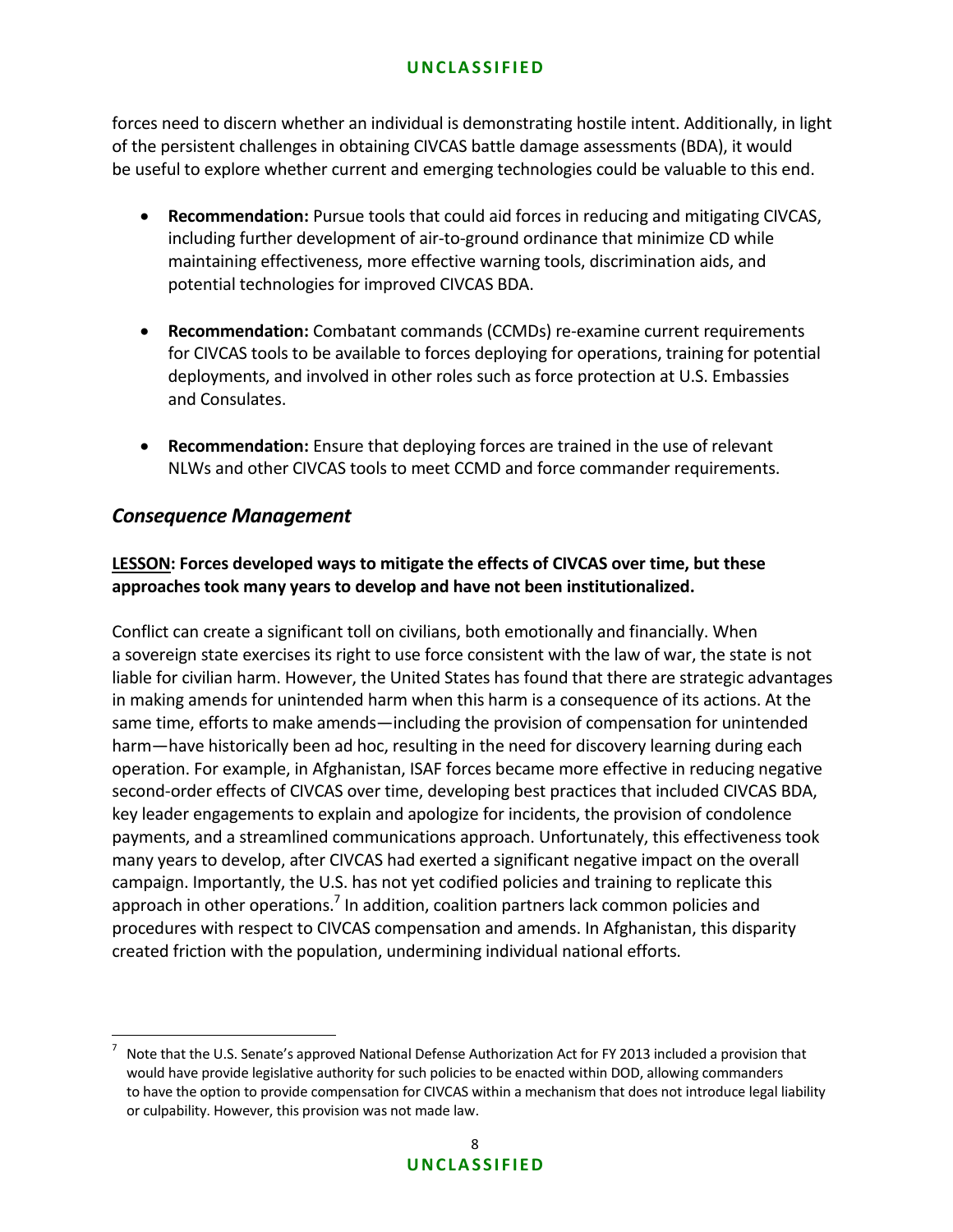- **Recommendation:** Enact authorities allowing commanders to provide compensation for civilian harm during combat operations without admitting liability or culpability. Work with allied nations to harmonize national policies with respect to CIVCAS compensation.
- **Recommendation:** Codify policies, TTP, and training to enable CIVCAS consequence management to reduce ad hoc and discovery learning in future operations.

## *Air-to-ground CIVCAS Challenges*

**LESSON: In light of air-to-ground CIVCAS tending to have more casualties per incident and a higher profile than other kinds of incidents, recent initiatives to reduce air-to-ground CIVCAS should be sustained and applied in future operations.** 

Although CIVCAS can occur in many different ways, air-to-ground fires present special challenges. For example, in Afghanistan, air-to-ground fires were the most lethal type of CIVCAS; in addition, they tended to be more difficult to conduct BDA to ascertain whether CIVCAS had occurred. Further, air-to-ground CIVCAS incidents tended to be higher profile incidents, resulting in multiple revisions of the COMISAF Tactical Directive because of the impact of these types of incidents. Fortunately, experiences in Afghanistan show that progress in reducing air-to-ground CIVCAS can be made with concerted effort, including guidance on the use of force, new TTP, and enhanced training; these measures should be sustained beyond Afghanistan so that those key lessons are not lost. Special consideration should also be given to handling the risks of air-to-ground CIVCAS during operations when there is no supporting ground force; this is especially important in light of challenges revealed by recent operations such as OUP in Libya and counterterrorism strikes in Pakistan.<sup>8</sup>

- **Recommendation:** Codify applicable lessons from Afghanistan into TTP and enhanced training (e.g., Services and U.S. Special Operations Command incorporation of CIVCAS lessons into training courses for the entire "Fire Support Kill Chain") to sustain progress in reducing CIVCAS during air-to-ground engagements.
- **Recommendation:** Examine other recent and current airpower-intensive operations to identify opportunities for reducing CIVCAS while maintaining operational effectiveness.

 $\overline{a}$ <sup>8</sup> Minutes from OUP briefing to ISAF, January 2012; *Operations Outside of Declared Theaters of Armed Conflict: CIVCAS Considerations*, paper, Larry Lewis, CNA Representative to JS J7 JCOA, March 2013.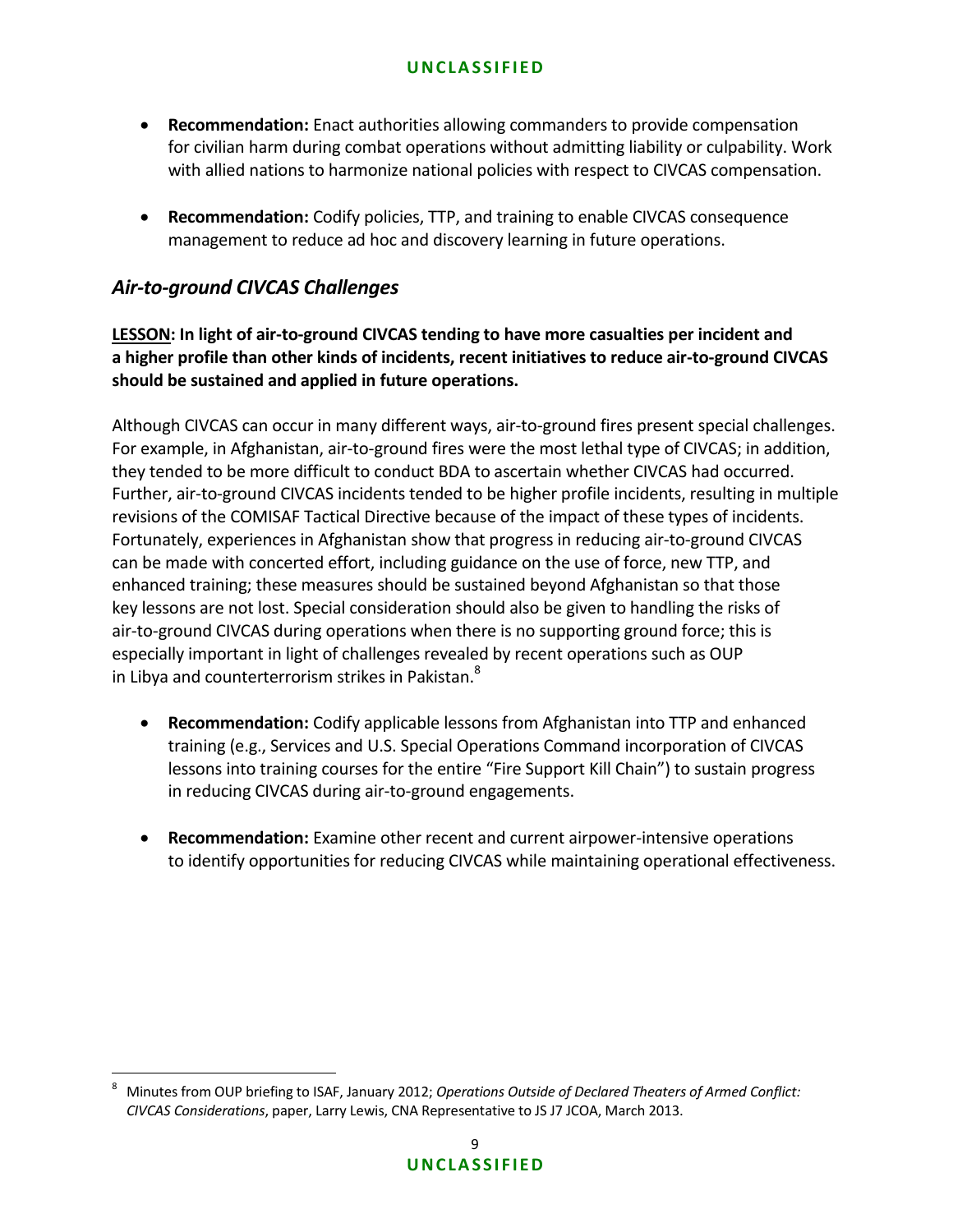#### *Misidentification Challenges*

#### **LESSON: The conduct of enemy personnel and current shortfalls in available training and tools complicates forces' ability to obtain PID, which can contribute to civilians being misidentified as enemy.**

CIVCAS primarily occurs in one of two ways: the first is through collateral damage from an engagement with known enemy forces, where the effects of the engagement also impact nearby civilians; the second is through misidentification, where civilians are mistakenly believed to be enemy and are engaged because of that belief.<sup>9</sup> The U.S. has put considerable effort into the reduction of collateral damage through technology and training. However, the challenge of misidentification has received less attention, even though it was the primary cause of CIVCAS in Afghanistan.<sup>10</sup>

Misidentification is often a result of a self-defense engagement where PID was based on perceived hostile intent. In other words, friendly forces engaged individuals who appeared to be behaving in ways that were suspicious or threatening, leading the friendly forces to believe the individuals were hostile; however, post-engagement BDA revealed the individuals were peaceful civilians. Such misidentification of civilians contributed to CIVCAS in different scenarios: from the shooting of a civilian at a checkpoint when he did not respond to warnings to stop, to an airstrike that engaged individuals who were participating in suspicious behavior (such as digging next to a road used by military forces) that was later found to not be nefarious.

PID of an asymmetric enemy is a particular challenge since they do not bear distinguishing characteristics, such as wearing uniforms, carrying arms openly, and hiding among the peaceful population. In light of these challenges, there are a number of TTP that can help improve PID and avoid misidentification, including the practice of tactical patience when possible. Additional tools can also aid in more accurate PID determinations. For example, the use of sniper or other longrange optics can help forces determine whether a person is carrying a long-handled tool or a weapon, reducing misidentification of peaceful civilians as enemy. Warning tools can buy additional time for assessing the presence of hostile intent. Intelligence, surveillance, and reconnaissance (ISR) capabilities for determining pattern of life can also improve understanding of the operating environment and thus enable more accurate PID determinations.

**Recommendation:** Pursue additional training and capabilities to improve the ability to PID enemy personnel. This should include the specific challenge of discerning the presence of hostile intent.

 $\overline{a}$ 

<sup>9</sup> There are other mechanisms that can cause CIVCAS, such as a weapons malfunction, but these are much less frequent than the abovementioned causes.

<sup>10</sup> *Joint Civilian Casualty Study,* report, JCOA, August 2010.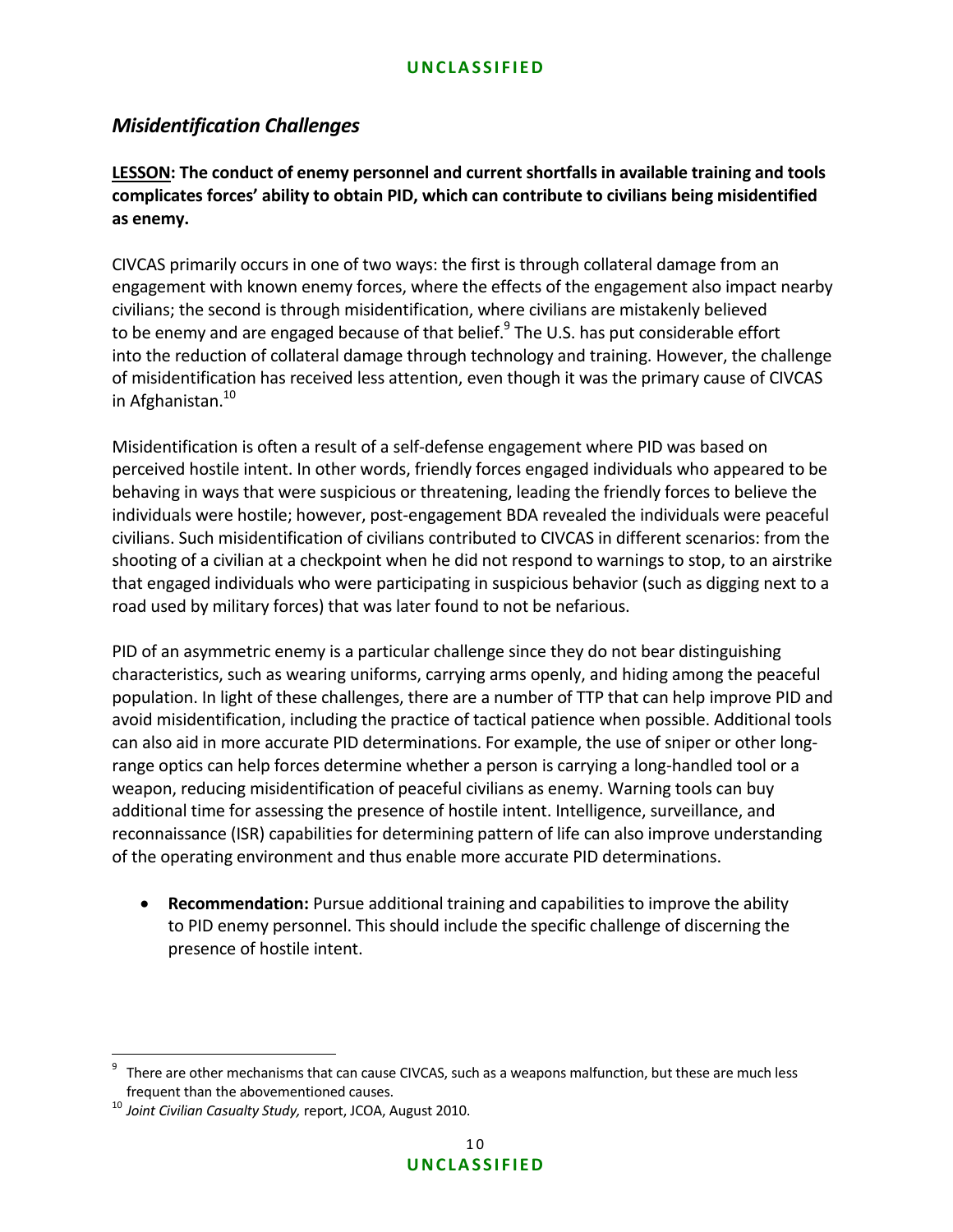**Recommendation:** Focus training and education to help commanders, down to the lowest levels, clearly define and articulate what constitutes hostile intent, in order to facilitate PID when coupled with improved capabilities.

#### *CIVCAS and Partnering with Host-Nation Forces*

#### **LESSON: The United States working with partner nations to reduce and mitigate CIVCAS is consistent with U.S. values, furthers U.S. strategic objectives, and promotes freedom of action.**

Partnering with other nations to promote their ability to conduct combat operations offers many benefits—among them, an alternative to sustaining a large U.S. footprint on the ground and bolstering the capacity of other nations so they can provide their own security and counter security threats. For decades, U.S. forces have provided technical training, experience, and an overall model of warfighting for host-nation forces to emulate. Host-nation forces have some advantages over their U.S. counterparts in reducing civilian harm thanks to their language and cultural fluency. Discriminating between combatants and civilians in indigenous situations is a challenge for U.S. forces; host-nation forces may be better able to discern actual hostile intent from behavior that is locally normative. $^{11}$ 

A risk of working with host-nation forces is that they will cause civilian harm, thus risking the success of the mission and, in turn, the perceived legitimacy of the United States. At the same time, civilian harm—and its ramifications—is often not prioritized in the transactions between the U.S. and host-nation forces, including in the agreement to conduct joint operations, in commanders' guidance, accountability processes (or lack thereof) or in partnered training.

For example, the U.S. typically does not track instances of civilian harm caused by the partner nation, except for the case of flagrant human rights abuses.<sup>12</sup> This means that negative ramifications caused by host-nation forces cannot be immediately accounted for or corrected. The U.S. provides instruction on LOAC to host-nation forces; while critical, it does not instill such important practices as how to avoid civilian harm in specific scenarios, how to track civilian harm, how to analyze it for lessons learned, how to conduct proper investigations and what to do with the information, or how to respond to an angry public suffering losses. Moreover, the United States regularly provides training and instruction only on LOAC as the fundamental framework for operations even when the host-nation security forces should or will be applying more restrictive domestic law as the basis of its operations. Aside from incidental civilian harm that can occur during an operation, human rights violations by host-nation forces can trigger legislative restrictions on U.S. programs and bring ongoing partnering efforts to a grinding halt, potentially harming strategic partnerships and killing the momentum of efforts at the tactical level.

 $\overline{a}$ 

 $11$  For example, in Afghanistan, operations where international forces partnered with Afghan forces tended to cause fewer civilian casualties than those conducted independently.

 $12$  Note, however, that ISAF tracks civilian harm caused by Afghan security forces.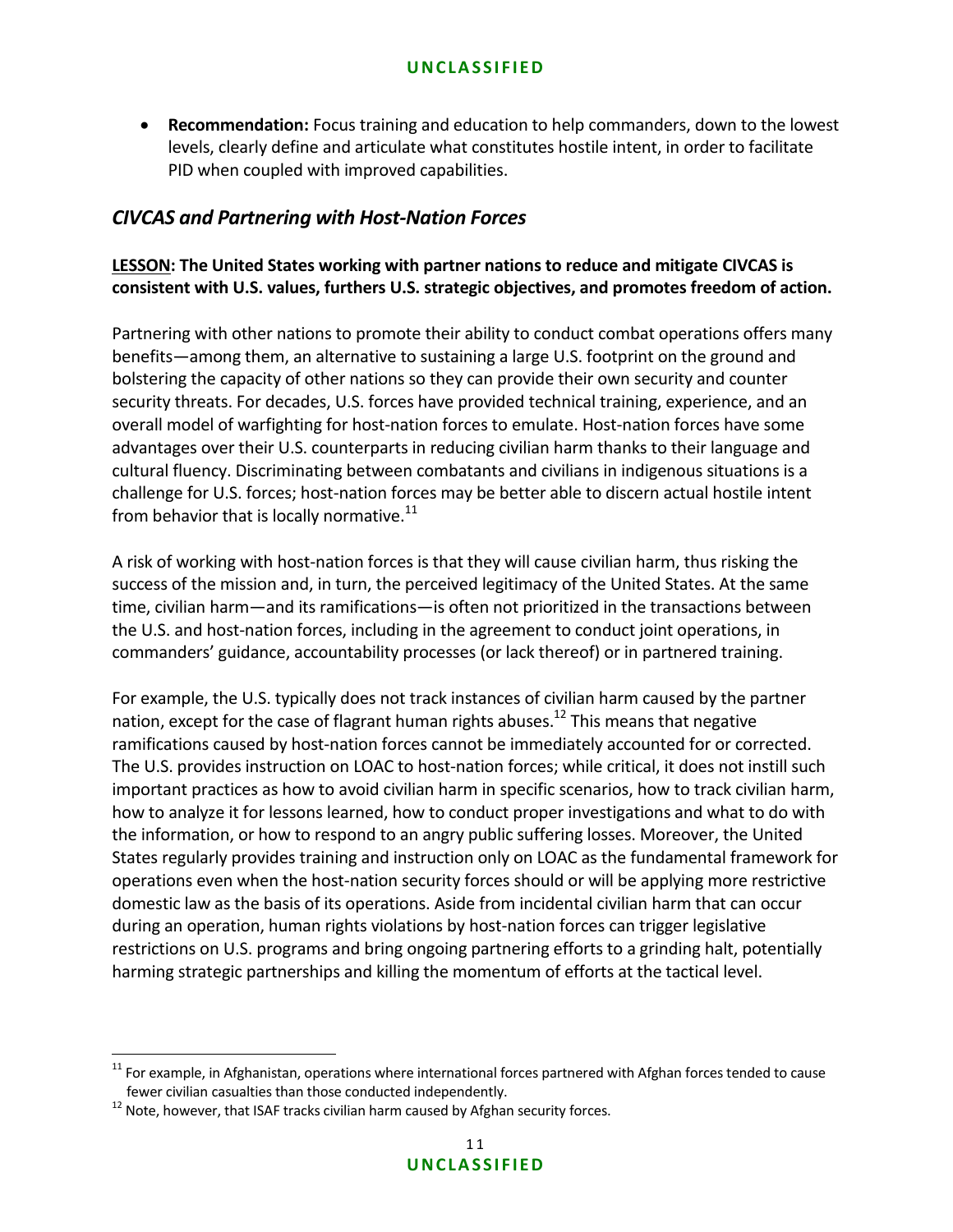**Recommendation:** To protect the legitimacy of U.S. efforts and improve effectiveness, partnering efforts between the U.S. and host-nation forces should include promotion of procedures, techniques, and tools to reduce and mitigate civilian harm during operations.

#### *CIVCAS Proponency*

#### **LESSON: Progress in reducing CIVCAS during Afghanistan operations was largely a result of proponents within ISAF and the Joint Staff promoting needed changes. The United States has no such proponent for U.S. operations overall.**

ISAF and the U.S. military have made major strides in reducing and mitigating CIVCAS in Afghanistan. For both ISAF and the United States, progress was made when the responsibilities for dealing with the issue of CIVCAS were assigned at the appropriate senior level. In ISAF, this included three COMISAFs directing specific guidance and TTP, as well as the creation of the Civilian Casualty Mitigation Team (CCMT) and the Civilian Casualty Tracking Cell (CCTC). In the United States, the Joint Staff CIVCAS Working Group, currently led by the Joint Staff J7, served as a proponent for CIVCAS issues with respect to operations in Afghanistan. This working group was a key component to the overall adaptation of U.S. forces to better meet COMISAF intent. At the same time, each of these efforts focused on Afghanistan specifically; there was no proponent for the CIVCAS issue overall. Establishment of a CIVCAS proponent would help ensure that key lessons and critical progress are maintained for future operations.

 **Recommendation:** Establish a CIVCAS proponent within the U.S. military in order to pursue necessary policies and advocate progress regarding CIVCAS lessons.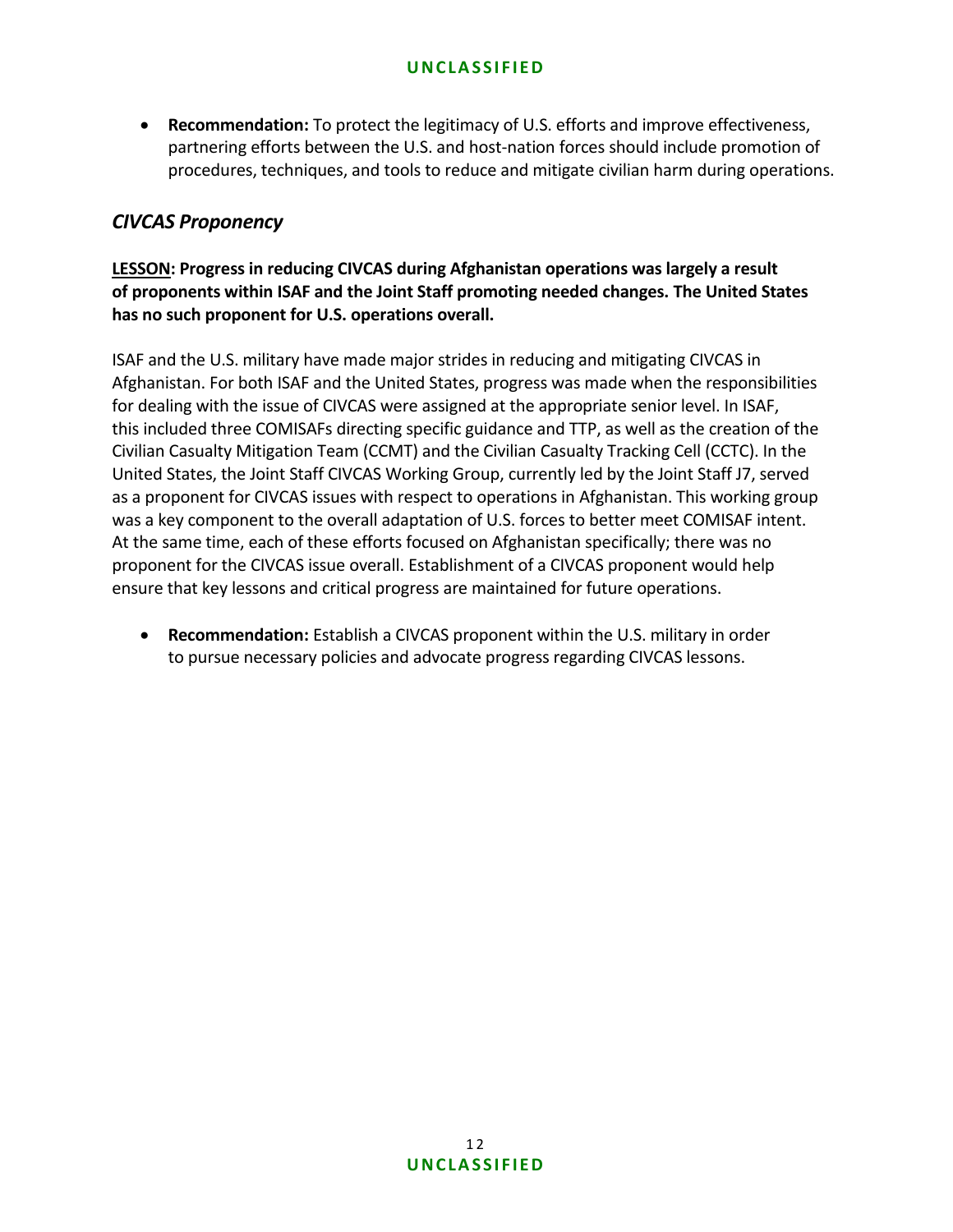# **Epilogue**

This paper addresses key CIVCAS lessons from the past decade and provides overarching recommendations aimed at the joint force in order to better reduce and mitigate CIVCAS in future operations. To this end, the paper is a high-level compilation of analysis from multiple previous JCOA products; these products provide more comprehensive analysis on a broad range of issues as well as more specific recommendations for both forces in the field and U.S. and partner military institutions. Key references are provided below for readers looking for additional information.

# **JCOA-authored Products Addressing CIVCAS**

| 2007 | Operation IRAQI FREEDOM: Transition to Sovereignty                                                                                                             |
|------|----------------------------------------------------------------------------------------------------------------------------------------------------------------|
| 2008 | <b>Operation IRAQI FREEDOM: Joint Tactical Environment</b>                                                                                                     |
| 2009 | Civilian Casualties in Counterinsurgency, Phase 1 (Farah Quick Look)                                                                                           |
|      | Civilian Casualties in Counterinsurgency, Phase 2                                                                                                              |
| 2010 | Joint Civilian Casualty Study<br>with Dr. Sarah Sewall, Harvard University                                                                                     |
| 2011 | Adaptive Learning for Afghanistan                                                                                                                              |
|      | Operation ENDURING FREEDOM - PHILIPPINES: The Salience of Civilian Casualties<br>and the Indirect Approach<br>with Dr. Sarah Sewall and MG (Ret) Geoff Lambert |
| 2012 | Civilian Casualties Update Study                                                                                                                               |
|      | Civilian Casualties in Afghanistan (TF 3-10)                                                                                                                   |

Decade of War

Afghanistan Civilian Casualty Prevention, CALL Handbook *(main body)*

**2013** Operations Outside of Declared Theaters of Conflict: CIVCAS Considerations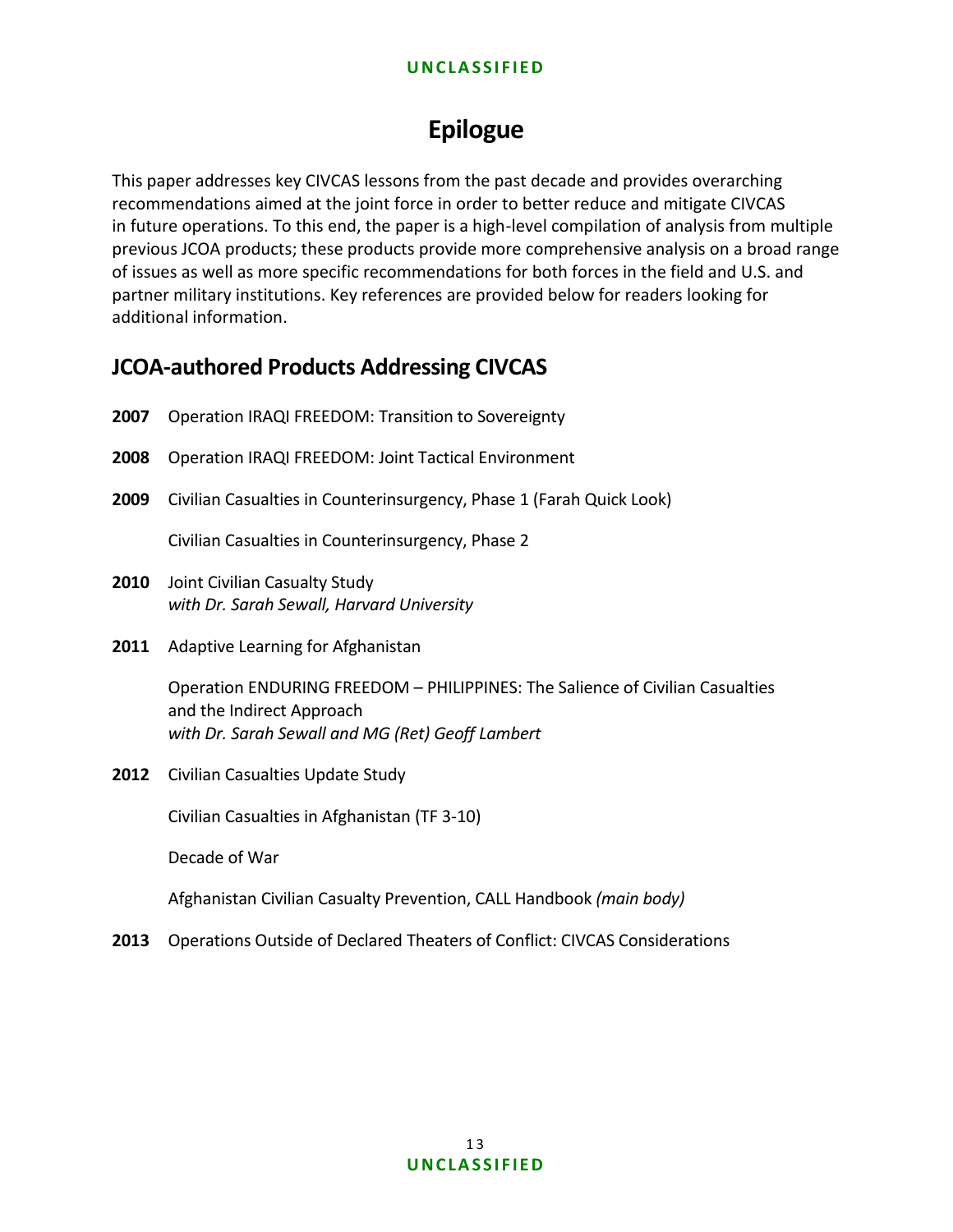# INTENTIONALLY BLANK